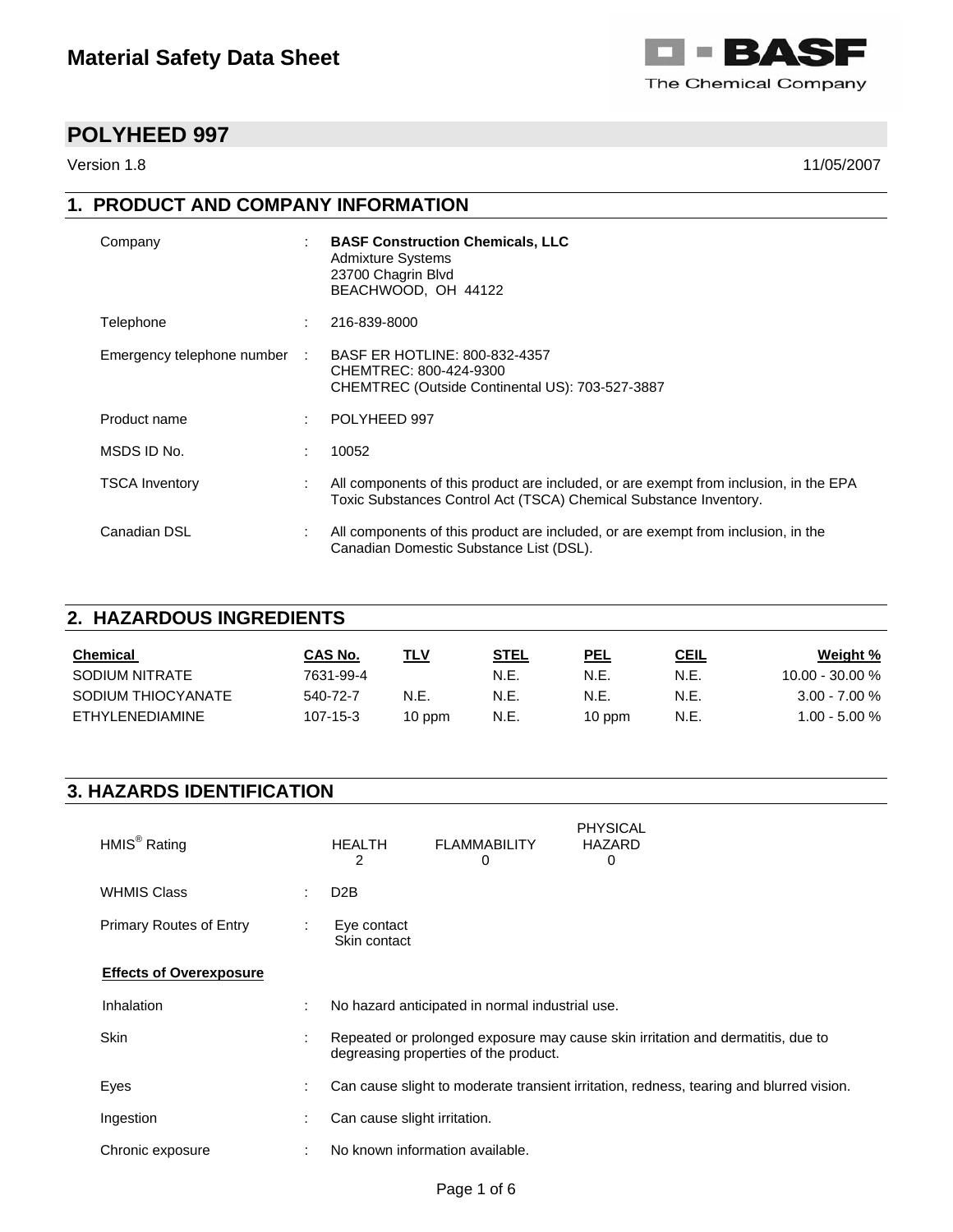

Version 1.8 11/05/2007

### **Carcinogenicity**

|                    | ACGIH                 | <b>IARC</b> | <b>NTP</b> | OSHA   |
|--------------------|-----------------------|-------------|------------|--------|
| . SODIUM NITRATE   | N.E.                  | ' N.E.      | ' N.E.     | N.E.   |
| SODIUM THIOCYANATE | N.E.                  | ' N.E.      | ' N.E.     | N.E.   |
| ETHYLENEDIAMINE    | Not classifiable as a | ' N.E.      | ' N.E.     | ` N.E. |
|                    | human carcinogen.     |             |            |        |

## **4. FIRST AID MEASURES**

| Eye contact  | Flush eyes with water, lifting upper and lower lids occasionally for 15 minutes. Seek<br>medical attention.                                                                                                                                                                                          |
|--------------|------------------------------------------------------------------------------------------------------------------------------------------------------------------------------------------------------------------------------------------------------------------------------------------------------|
| Skin contact | Remove contaminated clothing. Wash thoroughly with soap and water. If irritation<br>persists seek medical attention. Wash contaminated clothing before reuse.                                                                                                                                        |
| Ingestion    | Do not induce vomiting without medical advice. If conscious, drink plenty of water. If a<br>person feels unwell or symptoms of skin irritation appear, consult a physician. If a person<br>vomits, place him/her in the recovery position. Never give anything by mouth to an<br>unconscious person. |
| Inhalation   | Remove victim from exposure. If difficulty with breathing, administer oxygen. If breathing<br>has stopped administer artificial respiration, preferably mouth-to-mouth. Seek immediate<br>medical attention.                                                                                         |

## **5. FIRE-FIGHTING MEASURES**

| Flash point                        |   | does not flash                                                                                                                       |
|------------------------------------|---|--------------------------------------------------------------------------------------------------------------------------------------|
| Autoignition temperature           |   | not applicable                                                                                                                       |
| Lower explosion limit              |   | not applicable                                                                                                                       |
| Upper explosion limit              |   | not applicable                                                                                                                       |
| Suitable extinguishing media       |   | Use extinguishing agent suitable for type of surrounding fire.                                                                       |
| Fire and Explosion Hazards         | ÷ | Containers can build up pressure if exposed to heat (fire). Cool closed containers<br>exposed to fire with water spray.              |
| Special Fire-fighting Procedures : |   | As in any fire, wear pressure demand self-contained breathing apparatus (NIOSH)<br>approved or equivalent) and full protective gear. |

# **6. ACCIDENTAL RELEASE MEASURES**

| Methods for cleaning up | Wear appropriate protective equipment (refer to section 8). Take action to eliminate<br>source of leak; prevent from entry into open streams or sewers; contain spill by diking;<br>vacuum up liquid or use absorbent media; remove to storage for disposal and rinse<br>residual stain with water. |
|-------------------------|-----------------------------------------------------------------------------------------------------------------------------------------------------------------------------------------------------------------------------------------------------------------------------------------------------|
|                         |                                                                                                                                                                                                                                                                                                     |

# **7. HANDLING AND STORAGE**  Handling : Keep out of reach of children. For personal protection see section 8.

Storage : Keep tightly closed.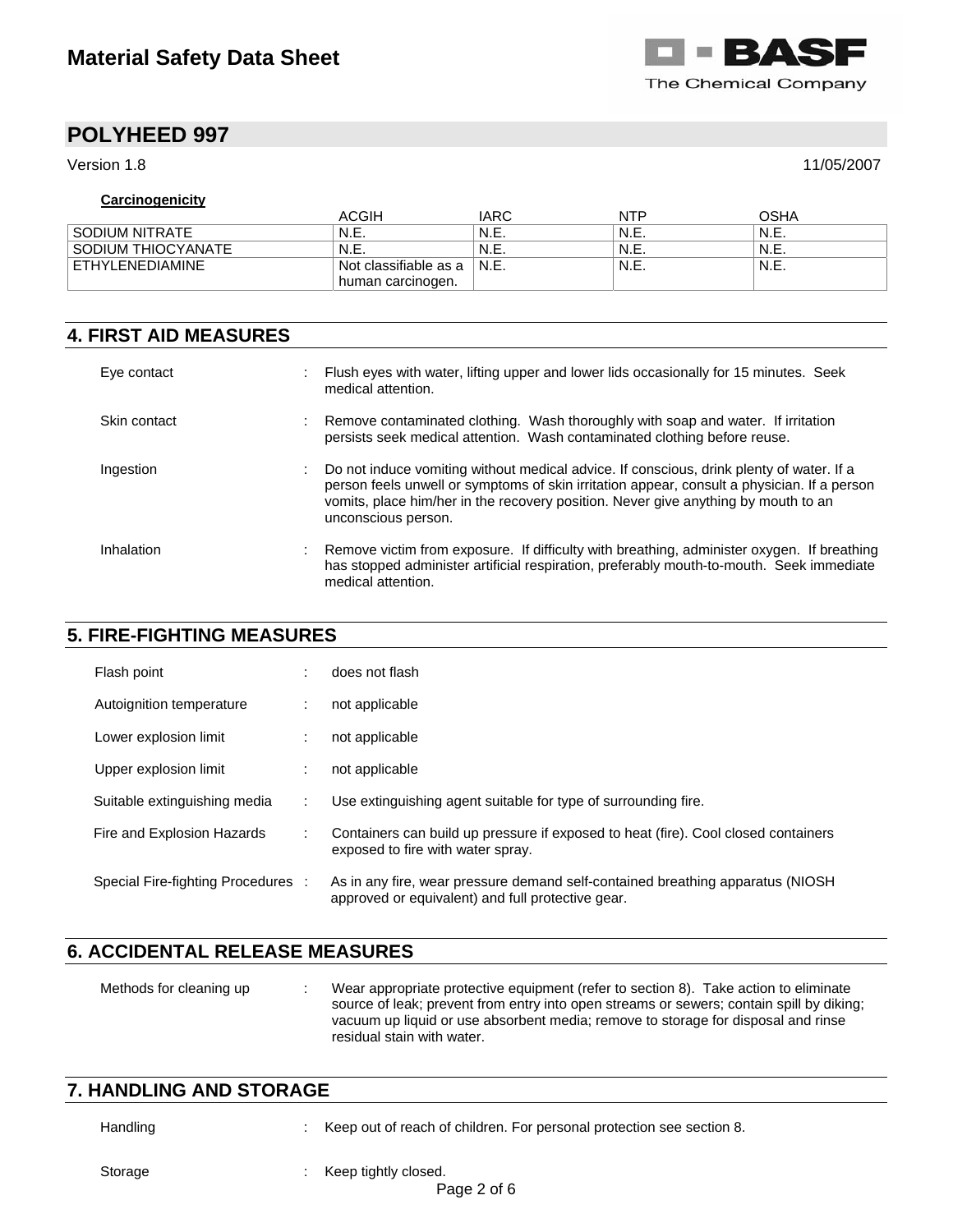

Version 1.8 11/05/2007

# **8. EXPOSURE CONTROLS / PERSONAL PROTECTION**

| Eye protection              | Wear as appropriate:<br>safety glasses with side-shields<br>goggles<br>face-shield                                                                                                                                                                                                 |
|-----------------------------|------------------------------------------------------------------------------------------------------------------------------------------------------------------------------------------------------------------------------------------------------------------------------------|
| Hand protection             | Wear as appropriate:<br>impervious gloves                                                                                                                                                                                                                                          |
| <b>Body Protection</b>      | Wear as appropriate:<br>impervious clothing<br>preventive skin protection                                                                                                                                                                                                          |
| Respiratory protection      | In case of insufficient ventilation wear suitable respiratory equipment. When workers are<br>facing concentrations above the exposure limit they must use NIOSH approved<br>respirators.                                                                                           |
| <b>Hygienic Practices</b>   | Avoid contact with skin, eyes and clothing. Ensure adequate ventilation, especially in<br>confined areas. Wash hands before breaks and at the end of workday. When using, do<br>not eat, drink or smoke. Handle in accordance with good industrial hygiene and safety<br>practice. |
| <b>Engineering Controls</b> | Local exhaust ventilation can be necessary to control any air contaminants to within their<br>TLVs during the use of this product.                                                                                                                                                 |

# **9. PHYSICAL AND CHEMICAL PROPERTIES**

| Color                                       |                      | dark brown         |
|---------------------------------------------|----------------------|--------------------|
| <b>Physical State</b>                       | ÷                    | liquid             |
| Odor                                        | t                    | musty              |
| рH                                          | t                    | Approx.8           |
| Odor Threshold                              | ÷                    | no data available  |
| Vapor Pressure                              | ÷                    | no data available  |
| Vapor Density                               | t                    | Heavier than air   |
| Boiling point/range                         | ÷.                   | 212 °F (100 °C)    |
| Freeze Point                                | t.                   | 32 °F (0 °C)       |
| Water solubility                            | ÷                    | completely soluble |
| <b>Specific Gravity</b>                     | $\ddot{\phantom{a}}$ | 1.27               |
| Viscosity                                   |                      | no data available  |
| Evaporation rate                            | ÷                    | no data available  |
| Partition coefficient (n-<br>octanol/water) |                      | no data available  |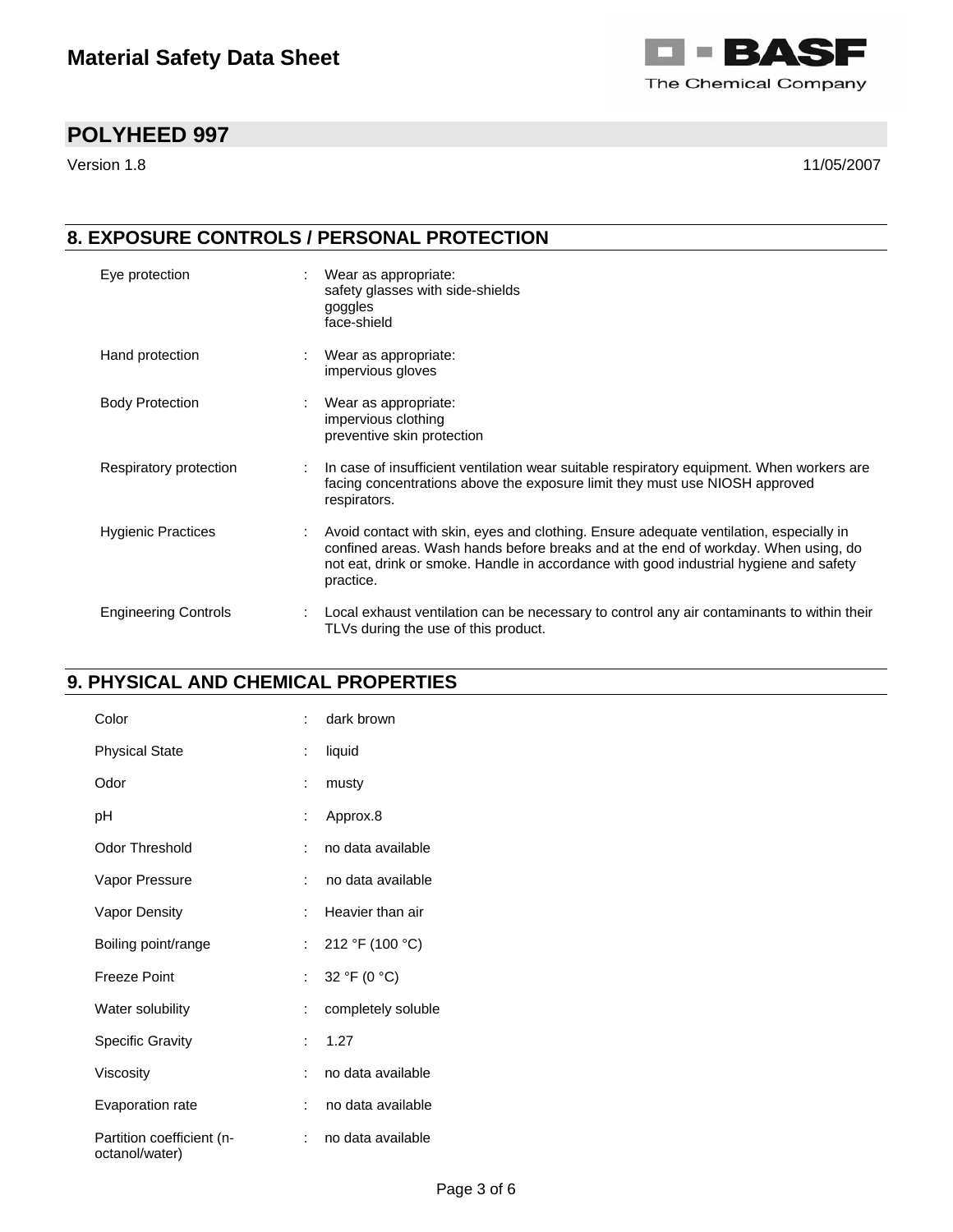

Version 1.8 11/05/2007

VOC Concentration as applied : 0 g/l (less water and exempt solvents)

## **10. STABILITY AND REACTIVITY**

| Stability                           | ÷ | Stable under recommended storage conditions.                   |
|-------------------------------------|---|----------------------------------------------------------------|
| Conditions to avoid                 | ÷ | Prolonged exposure to high temperatures                        |
| Materials to avoid                  |   | strong acids and oxidizing agents                              |
| Hazardous decomposition<br>products | ÷ | Oxides of carbon.<br>Oxides of sulfur<br>nitrogen oxides (NOx) |
| Hazardous polymerization            |   | Will not occur under normal conditions.                        |

# **11. TOXICOLOGICAL INFORMATION**

| <b>Acute inhalation toxicity</b>                                      |                                           |                                                       |                |               |
|-----------------------------------------------------------------------|-------------------------------------------|-------------------------------------------------------|----------------|---------------|
| <b>Product</b>                                                        | <u>Type</u><br>L <sub>C</sub> 50          | Value<br>no data available                            | <b>Species</b> | Exposure time |
| Component                                                             |                                           |                                                       |                |               |
| <b>SODIUM NITRATE</b><br>SODIUM THIOCYANATE                           | <b>LC50</b><br><b>LC50</b>                | no data available<br>no data available                |                |               |
| <b>ETHYLENEDIAMINE</b>                                                | LC50                                      | no data available                                     |                |               |
| <b>Acute oral toxicity</b><br>Product                                 | Type<br>LD50 (Oral)                       | Value<br>no data available                            | Species        |               |
| Component                                                             |                                           |                                                       |                |               |
| <b>SODIUM NITRATE</b><br>SODIUM THIOCYANATE<br><b>ETHYLENEDIAMINE</b> | LD50 (Oral)<br>LD50 (Oral)<br>LD50 (Oral) | no data available<br>no data available<br>6,800 mg/kg |                |               |
| <b>Acute dermal toxicity</b>                                          | <u>Type</u>                               | Value                                                 | <b>Species</b> |               |
| Product                                                               | LD50 (Dermal)                             | no data available                                     |                |               |
| Component                                                             |                                           |                                                       |                |               |
| <b>SODIUM NITRATE</b>                                                 | Page 4 of 6                               | LD50 (Dermal) no data available                       |                |               |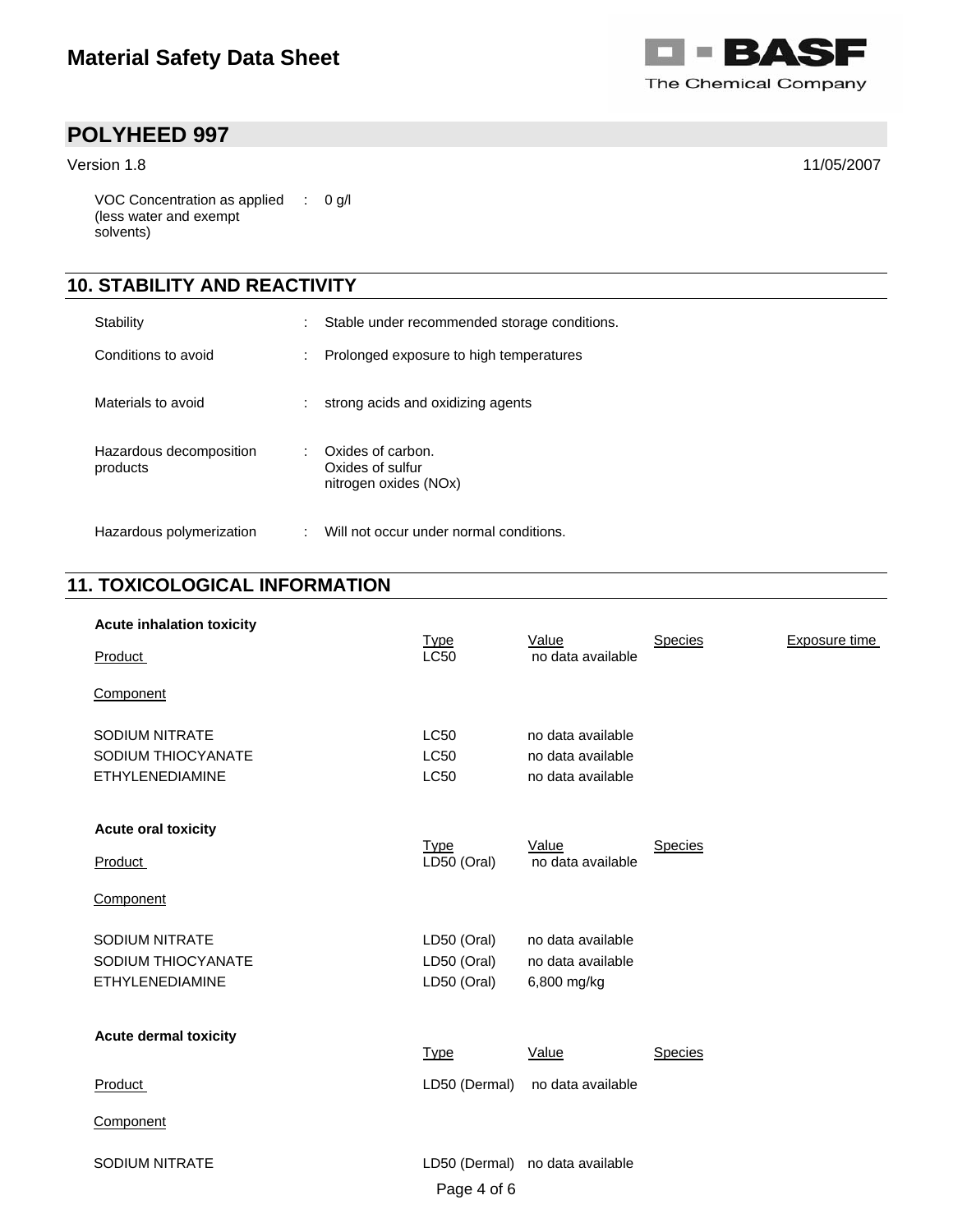

Version 1.8 11/05/2007

SODIUM THIOCYANATE LD50 (Dermal) no data available

ETHYLENEDIAMINE LD50 (Dermal) 730 mg/kg rabbit

### **12. ECOLOGICAL INFORMATION**

Ecotoxicological Information : There is no data available for this product.

### **13. DISPOSAL CONSIDERATIONS**

Recommendations: Use excess product in an alternate beneficial application. Handle disposal of waste material in manner which complies with local, state, province and federal regulation.

### **14. TRANSPORT INFORMATION**

| <b>DOT</b> | : Proper shipping name | Not regulated |
|------------|------------------------|---------------|
| IATA       | : Proper shipping name | Not regulated |

### **15. REGULATORY INFORMATION**

#### **SARA 311/312 (RTK)**

This product has been reviewed according to the EPA 'Hazard Categories' promulgated under Sections 311 and 312 of the Superfund Amendments and Reauthorization Act of 1986 (SARA Title III) and is considered, under applicable definitions, to meet the following categories:

IMMEDIATE (ACUTE) HEALTH HAZARD

#### **SARA 313**

This product contains the following substances subject to the reporting requirements of Section 313 of Title III of the Superfund Amendments and Reauthorization Act of 1986 and 40 CFR Part 372:

| <u>Weight %</u>   | CAS No.   | Chemical Name  |
|-------------------|-----------|----------------|
| $10.00 - 30.00 %$ | 7631-99-4 | SODIUM NITRATE |

#### **CERCLA**

CERCLA section 103(a) specifically requires the person in charge of a vessel or facility to report immediately to the National Response Center (NRC) a release of a hazardous substance whose amount equals or exceeds the assigned RQ. The following hazardous substances are contained in this product.

| RQ.       | CAS No.        | Chemical Name          |
|-----------|----------------|------------------------|
| 5,000 lbs | $107 - 15 - 3$ | <b>FTHYLENEDIAMINE</b> |

No CERCLA chemicals exist in this product above reportable concentrations.

#### **TSCA Section 12(b) Export Notification**

This product contains the following chemical substances subject to the reporting requirements of TSCA 12(b) if exported from the United States:

#### CAS No. Chemical Name

There are no TSCA 12(b) Chemicals in this product.